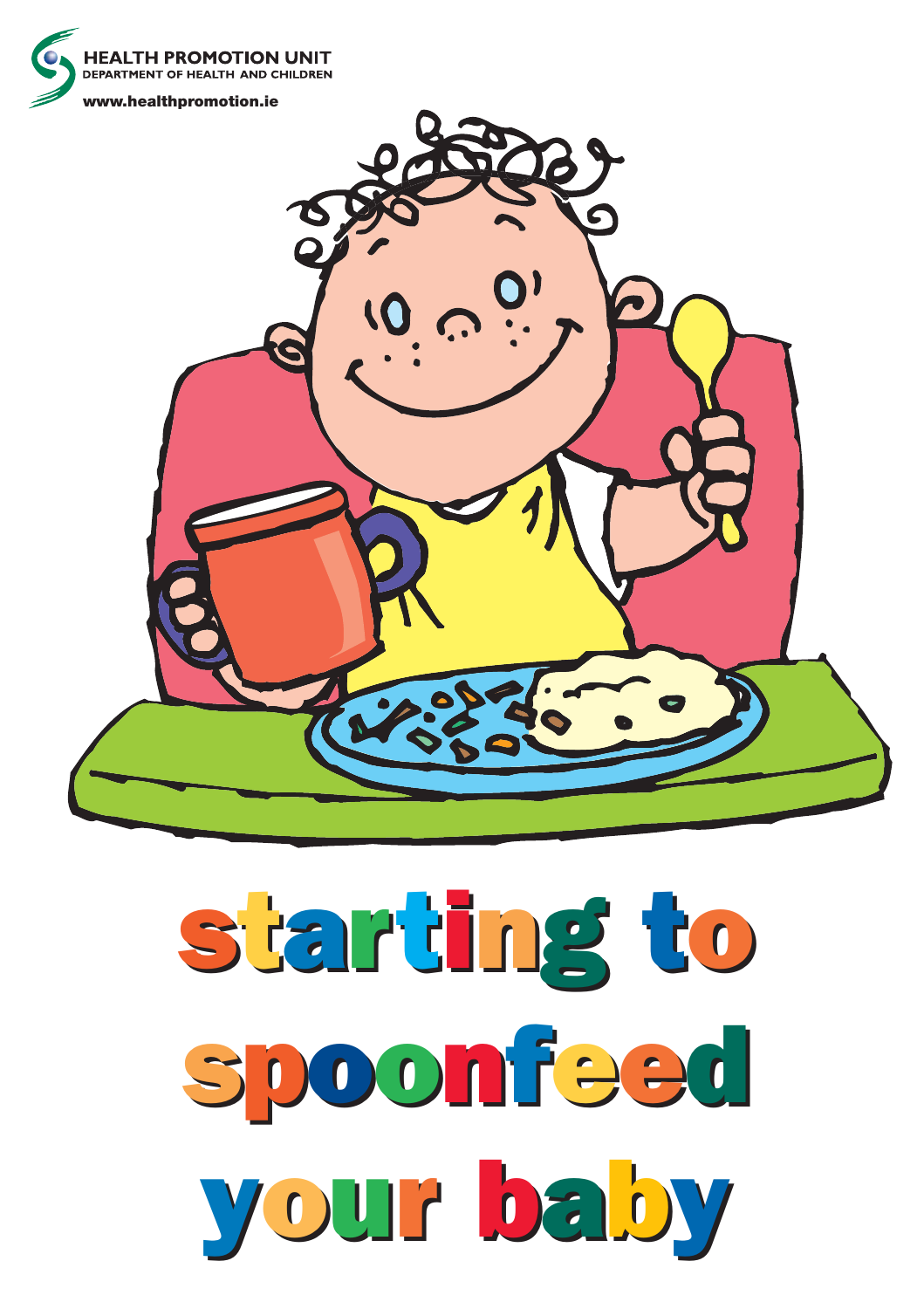### **When to start solids?**

Breast milk provides all the nourishment your baby needs up until 6 months. It is recommended that breastfeeding should continue together with a healthy, balanced diet for up to two years or longer, if mother wishes. Formula milk is the next best substitute for breast milk.

Spoonfeeds should be introduced to your baby's diet at 6 months if you have exclusively breastfed your baby, or at 4-6 months if you have fed your baby formula. Exclusive breastfeeding means that your baby has been given only breast milk with no other foods or fluids for the first 6 months. Early introduction of spoonfeeds (before 17-18 weeks) is not recommended (this includes giving your baby any foods such as baby rice or rusks).

Remember your baby can decide for himself/herself how much food they need - so try not to feed until the plate is empty.

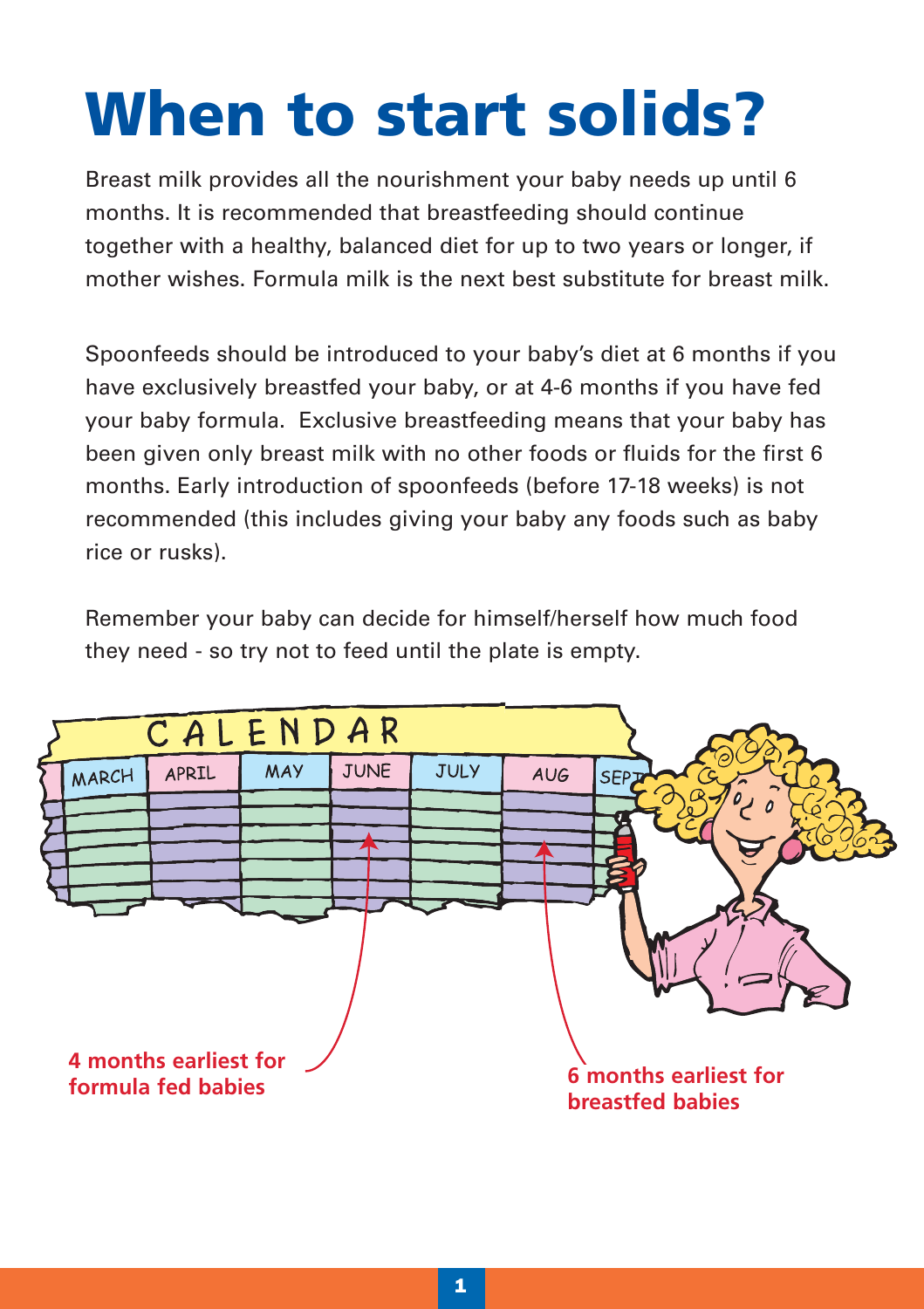### **Baby's first foods**

First foods should be of a puréed and soft runny consistency, without lumps.

- Introduce one new food at a time.
- Suitable first foods: baby rice, fruit and vegetable purées.



- Allow your baby to get used to this food before starting another.
- Start with one teaspoon per day, increasing gradually to 2-3 teaspoons per day.

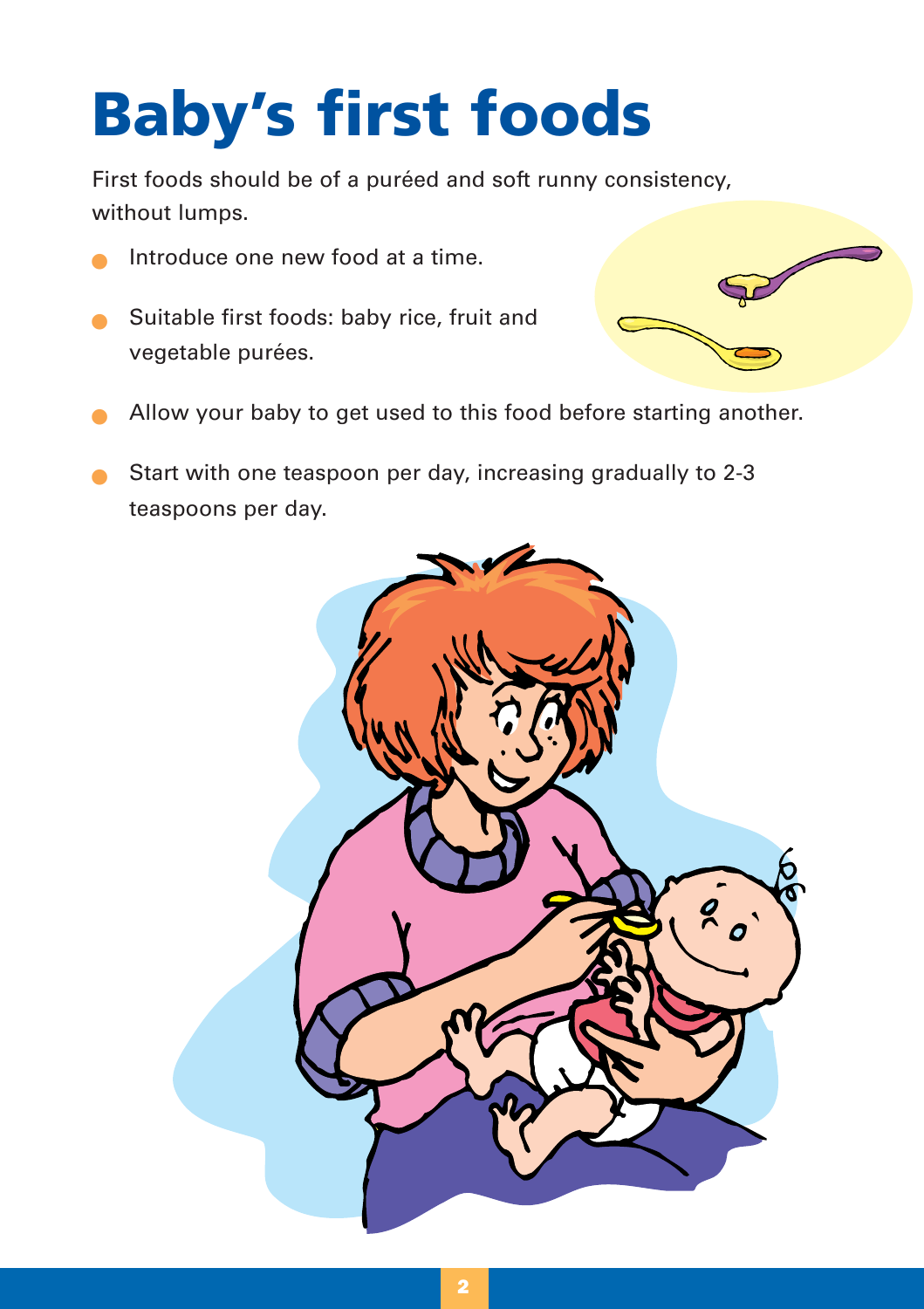### **How to start?**

- Ensure you have plenty of time.
- Choose a time when your baby is not too hungry.
- The best way for a baby to learn to take foods is from a spoon. Introduce the spoon to your baby's mouth gradually so that he or she can suck the food from it.
- Give food first and then follow with breast milk or formula milk.



**Never put rusks, cereals or other foods into the bottle. This makes the feed too concentrated and may be harmful to baby.** 

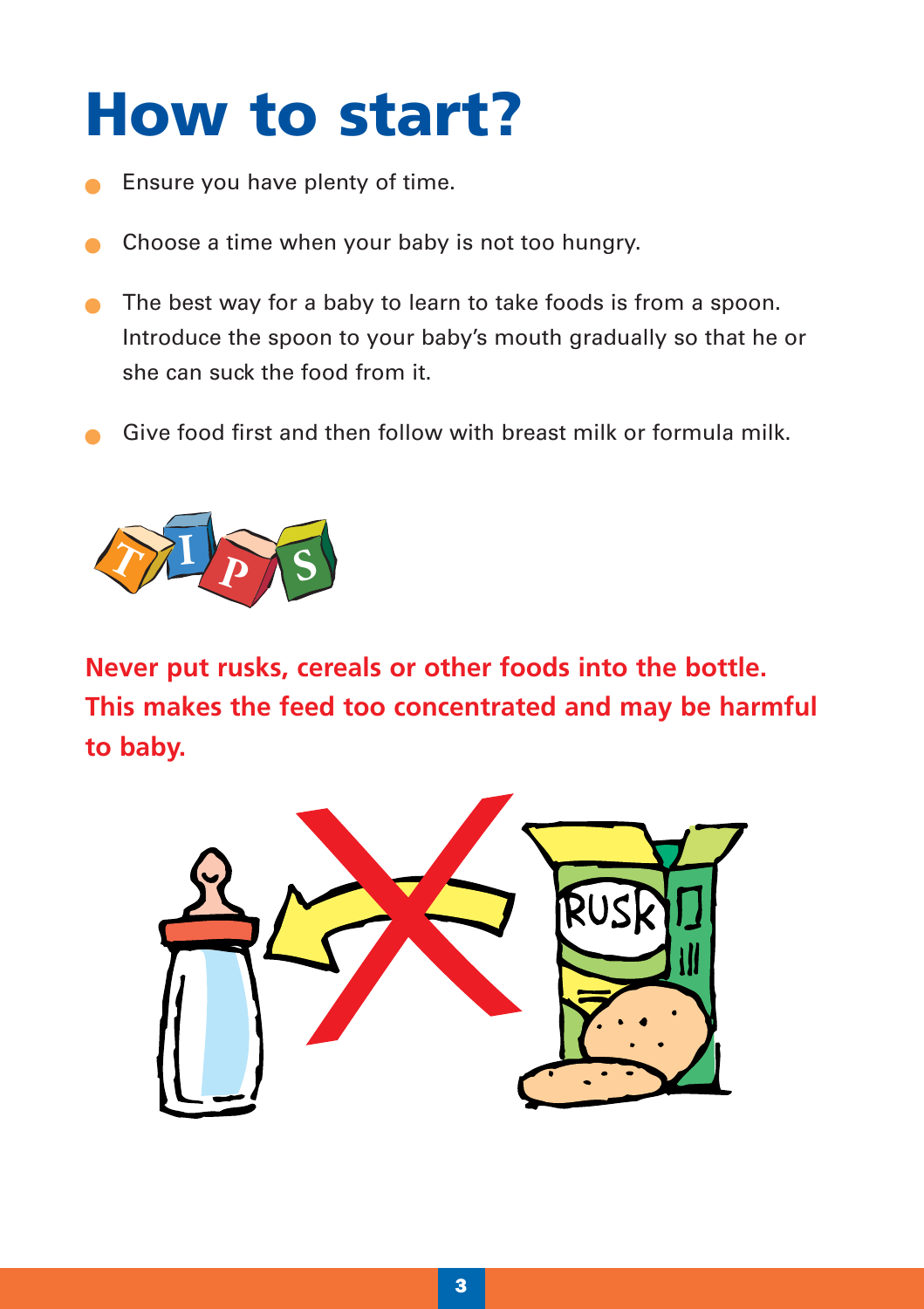# **Drinks for your baby**

As your baby takes more spoonfeeds, they will need less breast/formula milk. If your baby is full on milk feeds, they may not take spoonfeeds.

- **Breastfed babies should be offered only breast milk up to 6 months.**
- **For formula fed babies, formula milk or cooled boiled water** should be the only drinks given up to 4 months.
- **Fruit juices** should not be given in place of milk, from a bottle or at bedtime. Small amounts of well-diluted, unsweetened fruit juice (dilute 1 measure of pure juice to 4 or 5 measures of cooled boiled water) should only be given from a cup, at mealtimes, or with snacks from 6 months onwards.
- **Tea, fruit drinks** and **fizzy** drinks are unsuitable drinks for children.



**Your baby needs to learn how to drink from a beaker/cup, rather than drinking from a bottle. It is advised to use beakers with two handles and no lid. Start encouraging your baby to drink from a beaker from 6 months, to encourage your baby to learn how to swallow. By one year, your baby should only be drinking from a beaker. Bottles should not be taken to bed.**



### *Remember*

**Cows milk is not suitable as a main drink for children under 1 year. Small quantities to moisten your baby's solids may be gradually introduced from 6 months.**

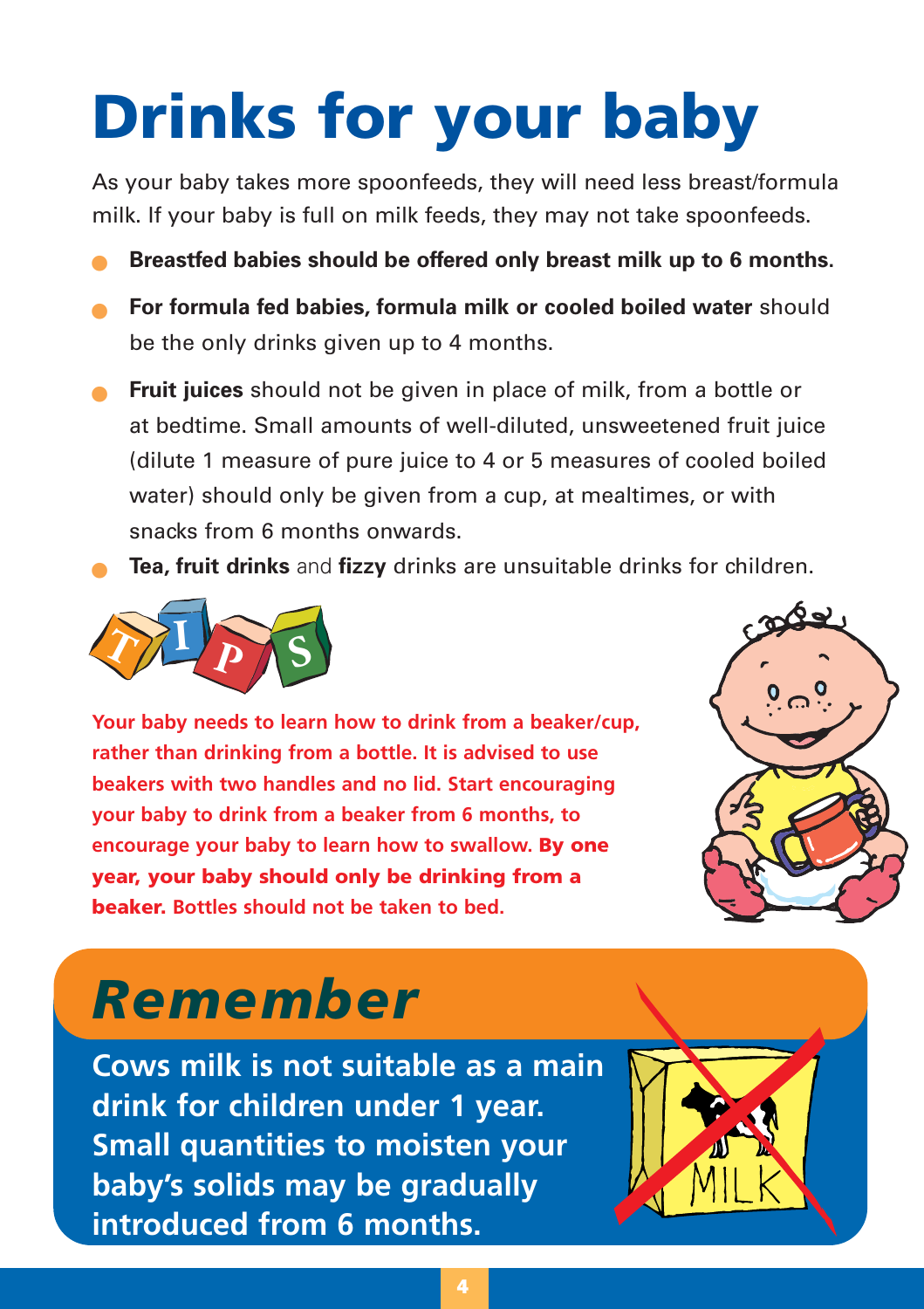## **Preparing food for your baby**

By preparing homemade foods you can have control over what exactly your baby is eating. It is good for your baby to become used to eating home-prepared foods from an early age. Home-prepared meals are often cheaper than jars of baby food.





**When preparing meals for the rest of the family, remove your baby's portion before adding seasoning (salt, pepper). Make up a supply of baby foods at the one time and freeze them. Small portions can be frozen in ice cube trays. Do not add salt to baby's food.**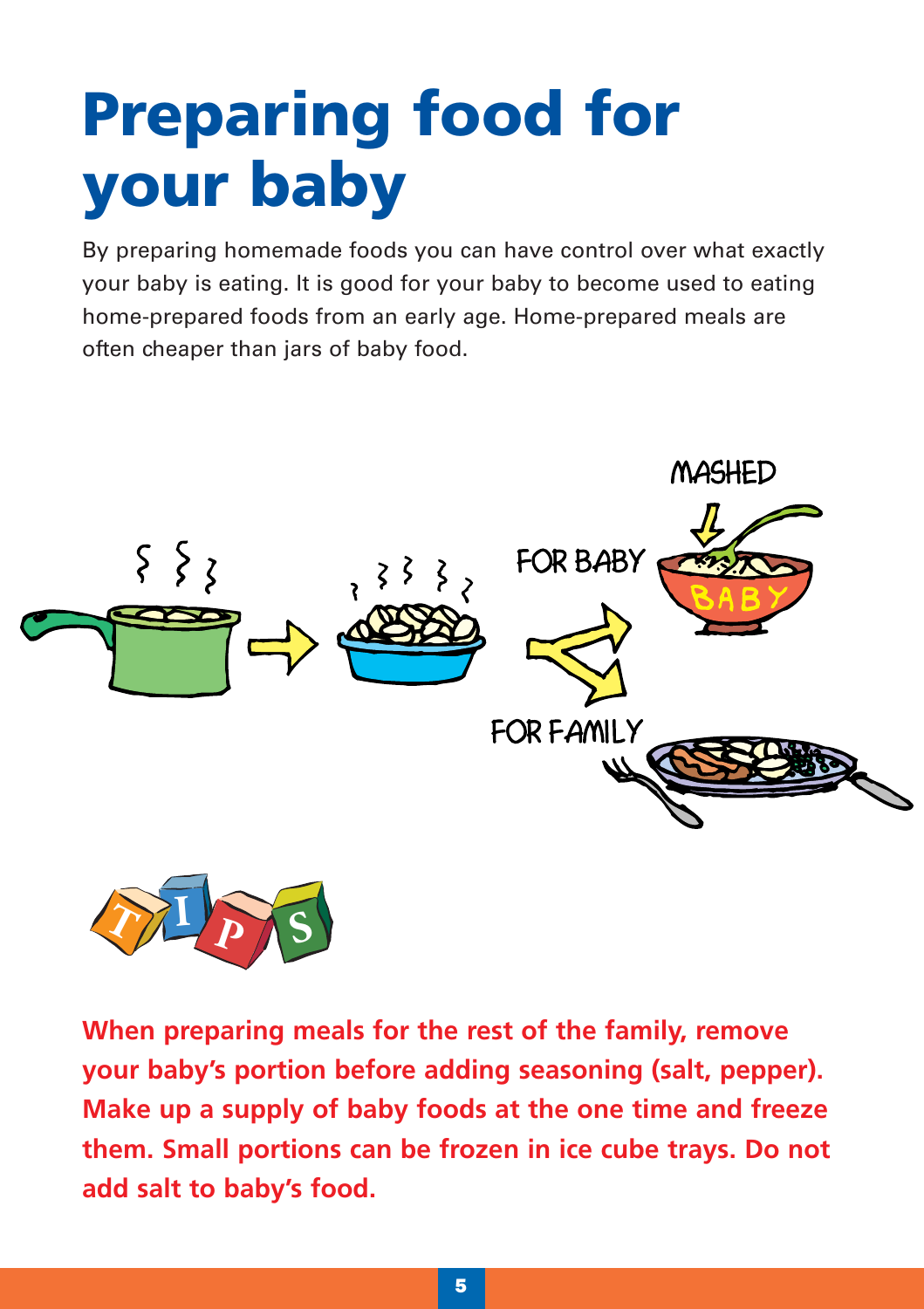#### **To soften your baby's food you can use**

- **Breast Milk/Formula Milk**
- **Vegetable water**
- **Cooled boiled water**
- **Cows Milk after 6 months Avoid**
- **Stock Cubes, gravy and packet & jars of sauce, as these all contain a lot of salt**

### **Commercial Foods?**

- These can be expensive;
- Useful when travelling or eating away from home;
- **Choose savoury meals rather than sweetened desserts and** puddings which are high in sugar;
- Try not to rely on commercial foods every day.



**Babies have to learn to swallow food.Your baby may seem to be spitting the food out.This does not mean they do not like it, they are just getting used to spoonfeeding. Offer your baby food that is smooth, soft and lump-free. Remember, if your baby is still taking full milk feeds, they may reject spoonfeeds as they are full.**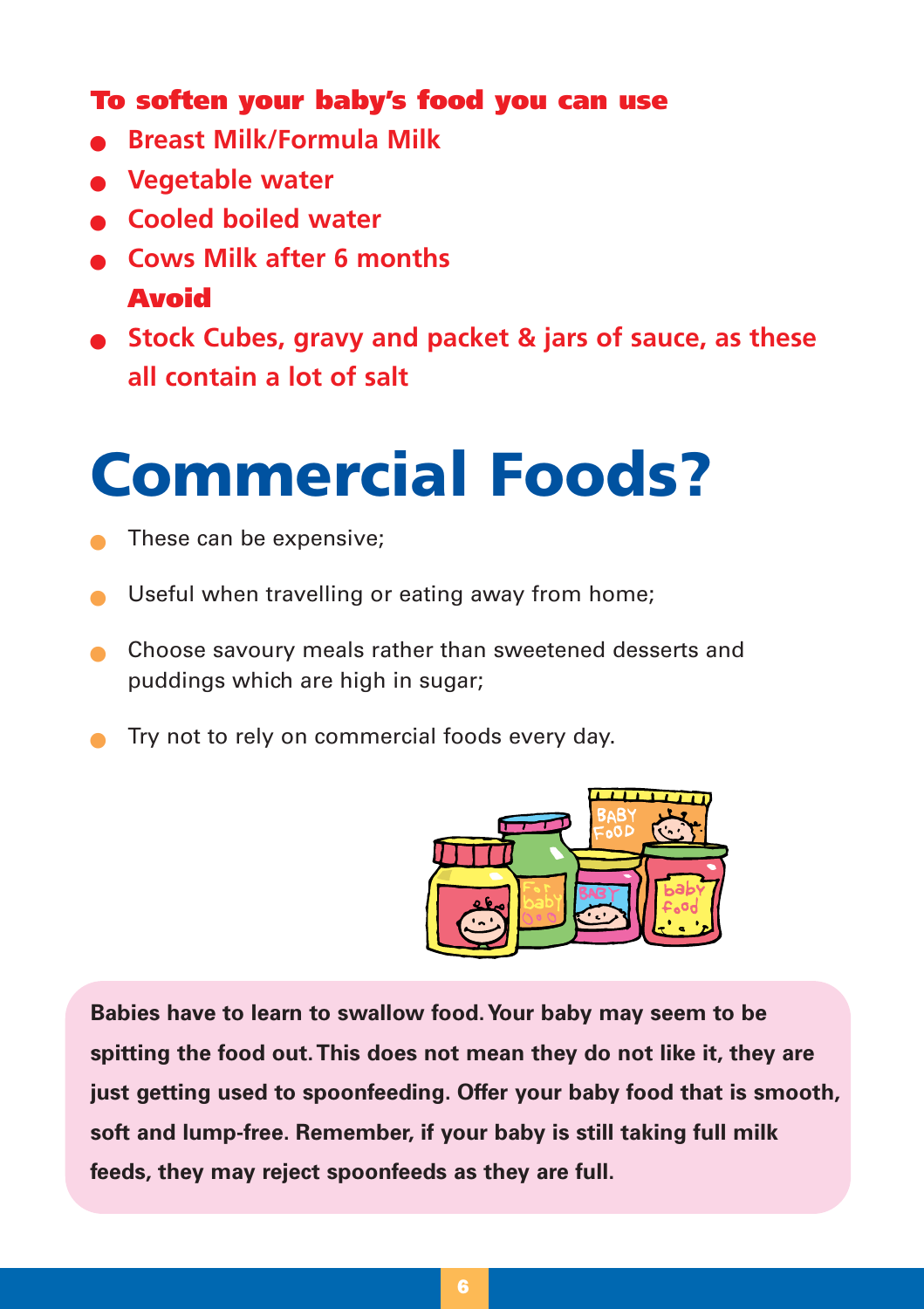### **Stage 1 - Introduction of Spoonfeeds**

| <b>Suitable Foods</b>  | Puréed meat, peas and beans<br>Puréed fruit and vegetables<br>Puréed potato<br>Gluten-free cereals e.g. baby rice<br>(Purée-foods with breast milk, formula milk,<br>boiled water or water from cooking vegetables)    |
|------------------------|------------------------------------------------------------------------------------------------------------------------------------------------------------------------------------------------------------------------|
| <b>Consistency</b>     | Puréed and of a soft consistency without lumps.<br>Start with a thin purée and make thicker as baby<br>learns to take food from a spoon.                                                                               |
| <b>Suitable Drinks</b> | <b>Breast milk</b><br>Formula milk<br>Cool boiled water (if necessary)                                                                                                                                                 |
|                        | Foods to be avoided Gluten-containing foods e.g. bread, pasta, wheat,<br>rye, oats, barley and breakfast cereals.<br>Cow's milk<br>Yogurts, fromage frais, cheese<br>Whole nuts and peanut-containing products<br>Eggs |

**Note:** Babies appetites can vary. Start with 1-2 teaspoons of food at meals and increase gradually. Remember to include puréed meat or chicken in your baby's diet.

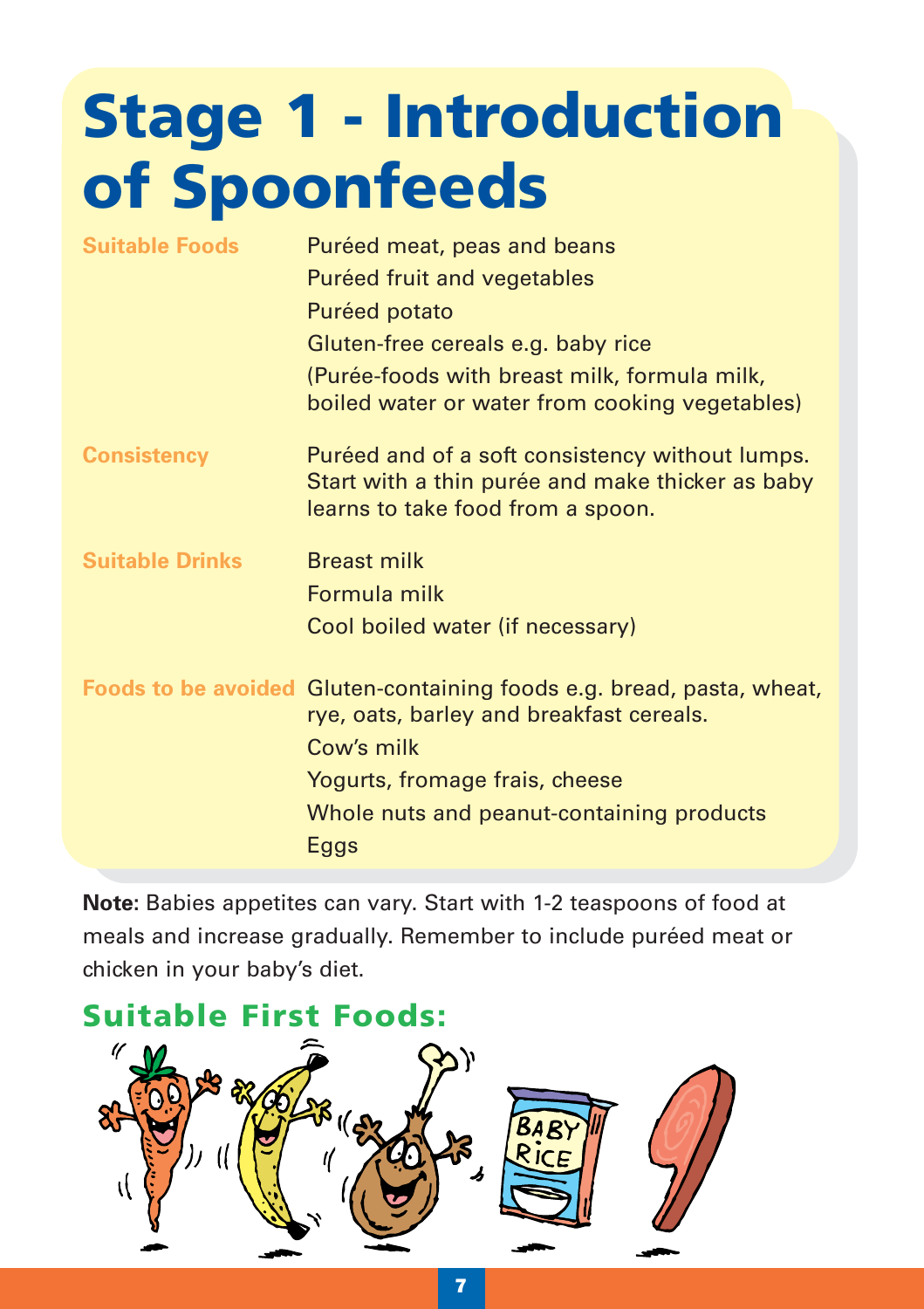### **Foods to be avoided until 6 months**

- Avoid foods that contain gluten (ie. wheat, oats, rye or barley). Some babies may develop an allergy to gluten if given gluten before 6 months.
- Avoid eggs before 6 months of age.
- Do not add salt or sugar to your baby's food.
- Avoid **whole** nuts until your child is at least **5 years old** because of the danger of choking.
- It is recommended that children with a family history of asthma, eczema, hay fever or food allergy should avoid peanut-containing products until the age of 3 years. In some cases, it is recommended that breastfeeding mothers avoid peanuts while breastfeeding.



**You can offer your baby thicker puréed foods by increasing the amount of food you give and adding less liquid.**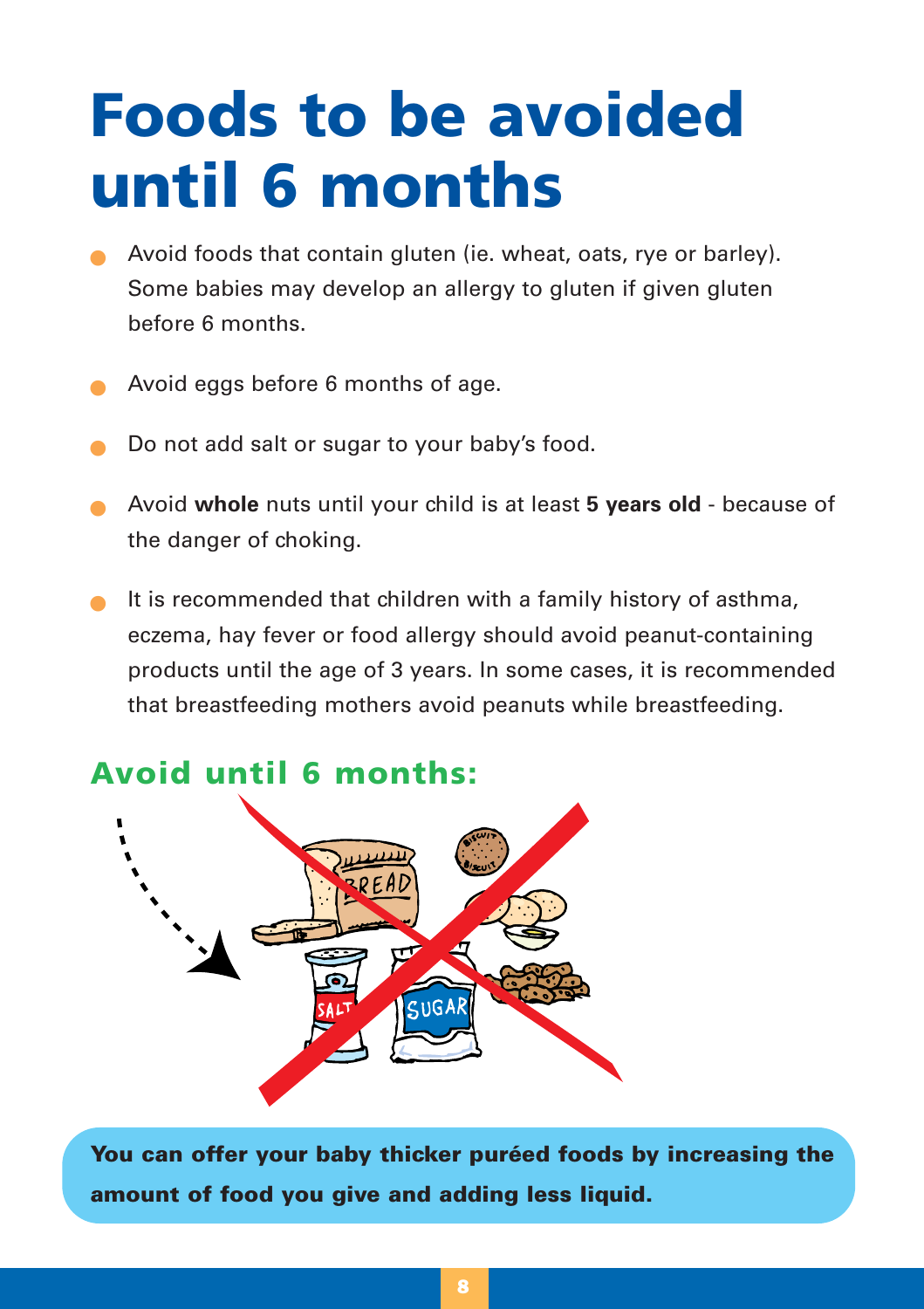### **Stage 2 - Over 6 months**

**(Babies who start spoonfeeds at 6 months of age should move rapidly from Stage 1 puréed foods to mashed, lumpy and finger foods)**

| <b>Suitable Foods</b>      | Foods as in Stage 1, but you can now include:                   |
|----------------------------|-----------------------------------------------------------------|
|                            | Well cooked eggs                                                |
|                            | Other breakfast cereals (containing gluten)                     |
|                            | <b>Bread and pasta</b>                                          |
|                            | Cheese (pasteurised) e.g. grated Cheddar,<br>yogurt             |
|                            | Pasteurised cow's milk can be used in small<br>amounts in foods |
| <b>Consistency</b>         | Minced or mashed to a less fine texture                         |
| <b>Suitable Drinks</b>     | Continue to give breast milk/ formula milk                      |
|                            | Cool boiled water (if necessary)                                |
|                            | Well-diluted, unsweetened, pure fruit juice at                  |
|                            | mealtimes. Dilute 1 measure of pure juice to 4                  |
|                            | or 5 measures of cooled, boiled water                           |
| <b>Foods to be avoided</b> | Whole nuts and peanut-containing products                       |
|                            | Unpasteurised cheese (will state 'made with                     |
|                            | raw milk' on label)                                             |
|                            | <b>Undercooked Eggs</b>                                         |

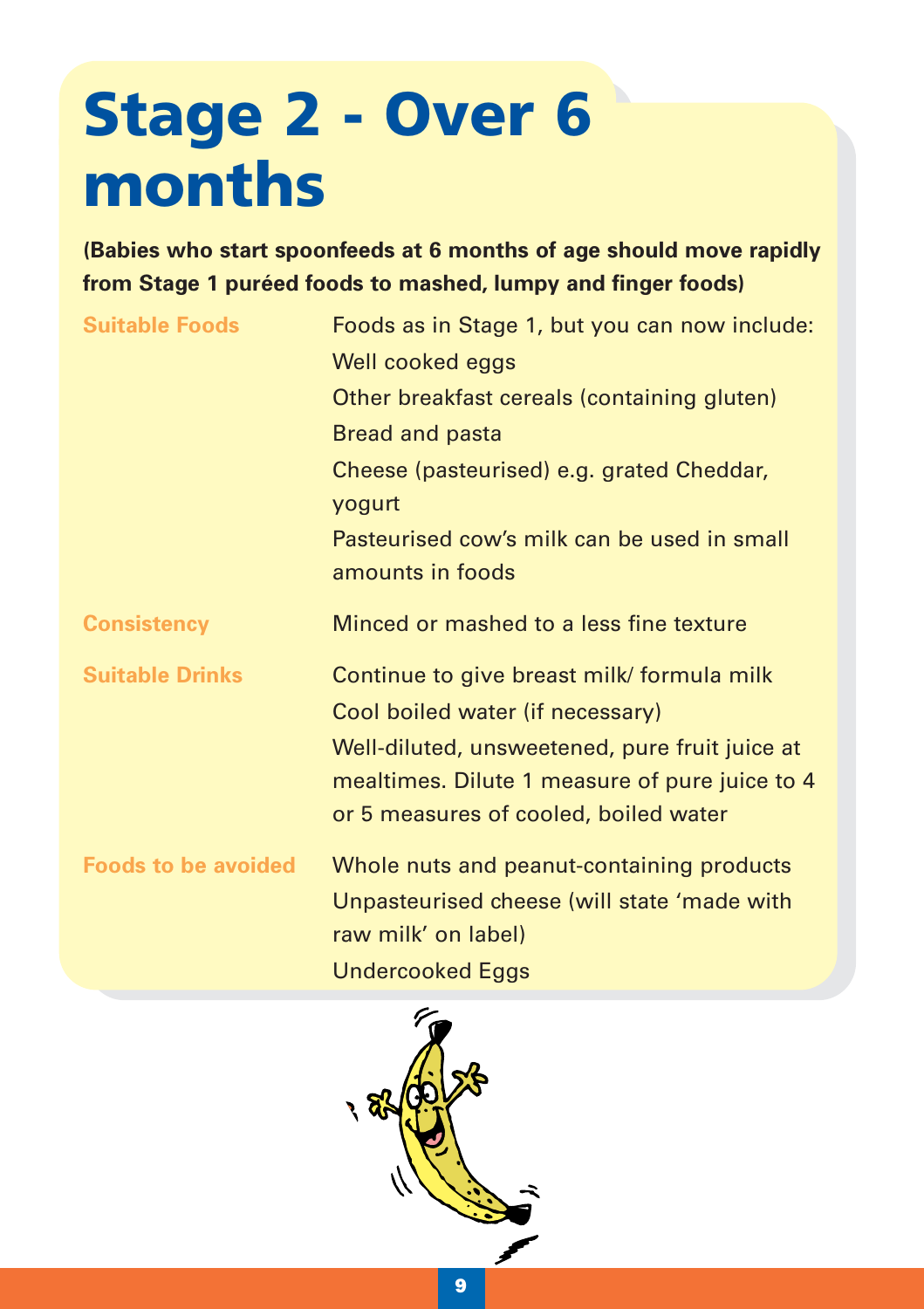

**Encourage chewing by giving lumpier foods at mealtimes. Your baby will also enjoy finger food for chewing practice! e.g. slices of peeled apples, banana, fingers of toast or bread, sticks of carrots, cheese cubes - but do not leave your baby alone, in case of choking.**



- It is not a good idea to offer smooth purées for too long, as your baby may become lazy about chewing. Make the transition easier by adding a little mashed or grated food into their usual purées.
- Try giving some drinks such as breastmilk, formula or water, from a lidless beaker/cup, from 6 months.
- Introduce yogurt and fromage frais.
- At some meals, well-diluted unsweetened, pure fruit juice can be given.
- Don't forget to introduce variety with new foods!

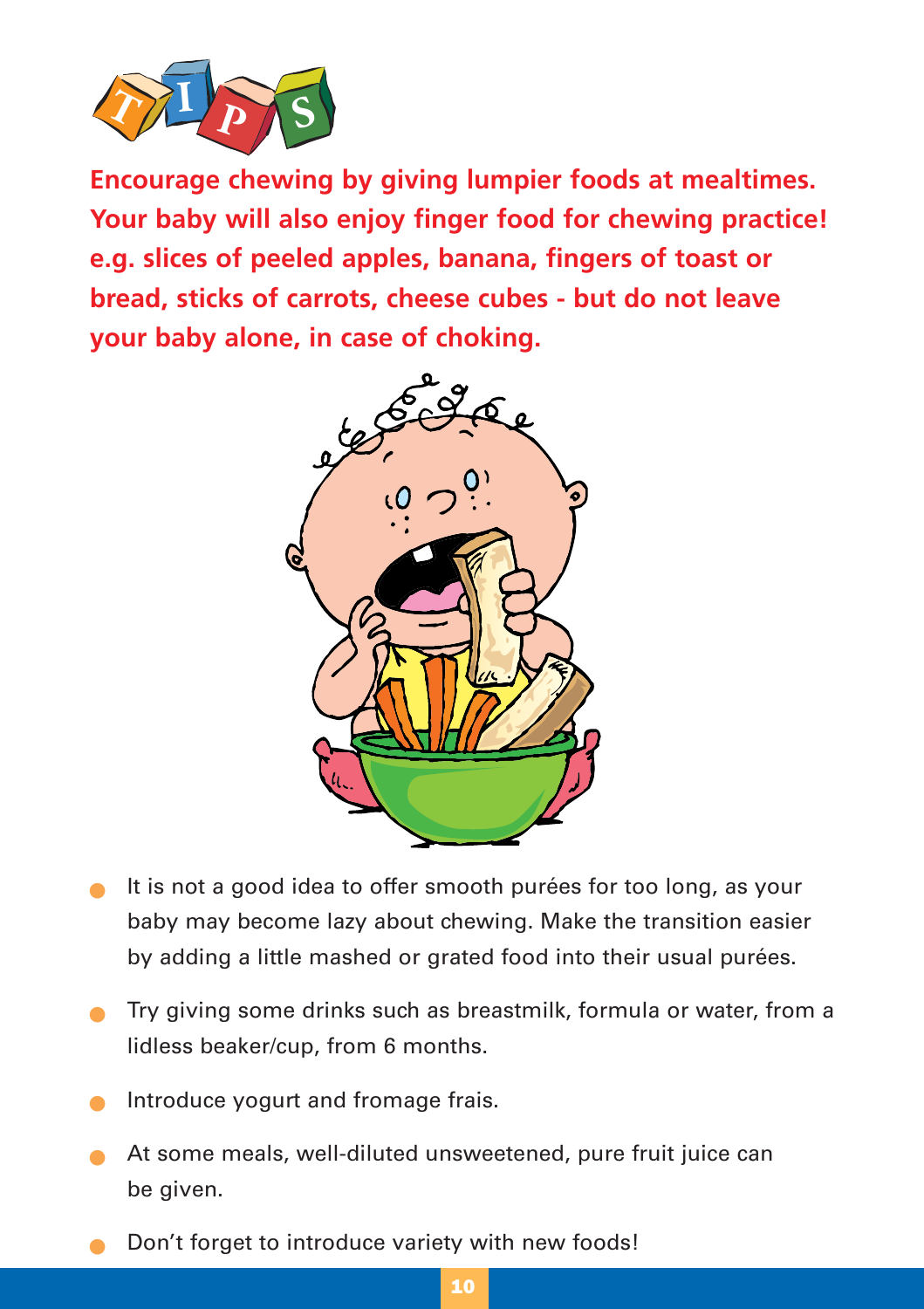#### **NOTE ON IRON:**

**Babies are born with stores of iron. At around 6 months, these stores begin to run out. It is important to ensure your baby gets enough iron in the diet for healthy growth and development. Include iron-rich foods ( such as lean meat, cereals, beans and green vegetables) in the diet regularly.**

**Iron Rich Foods:**



**Let your baby feed themselves, with your help, even if it means messy fingers. Mealtimes are a time of learning and should be fun. Never leave your baby alone when they are eating.**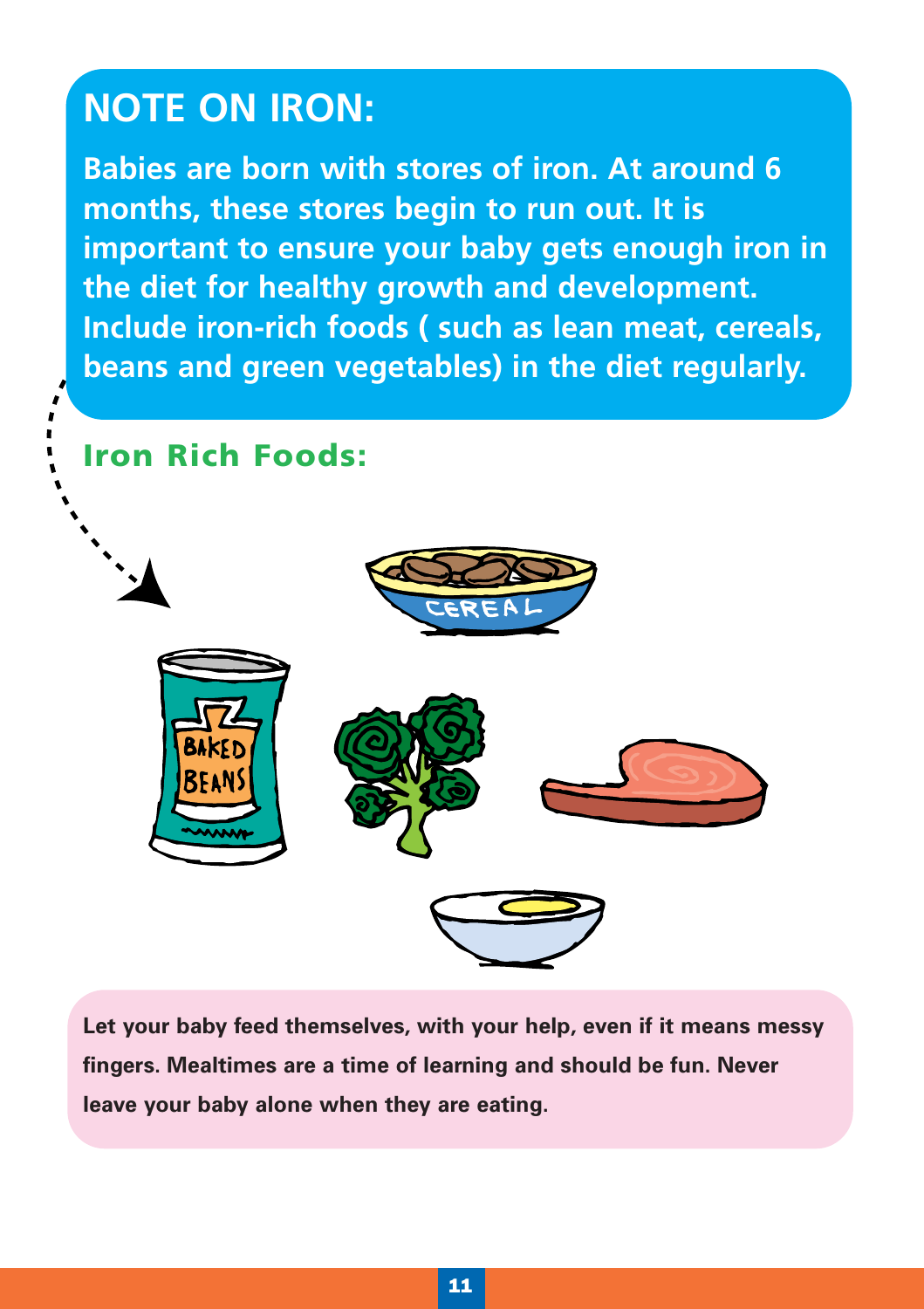### **Stage 3 – 9 to 12 months**

Suitable Foods **Increase the variety of foods in the baby's diet.** Most family foods are now suitable. **Consistency** Chunky mashed texture, moving to food chopped into bite-sized pieces. Serve some finger foods that can be picked up for selffeeding. Suitable Drinks **Continue to give breast milk/ formula milk** Cool boiled water (if necessary) Well-diluted unsweetened pure fruit juice at mealtimes. **Foods to be avoided** Whole nuts and peanut-containing products Unpasteurised cheese Undercooked Eggs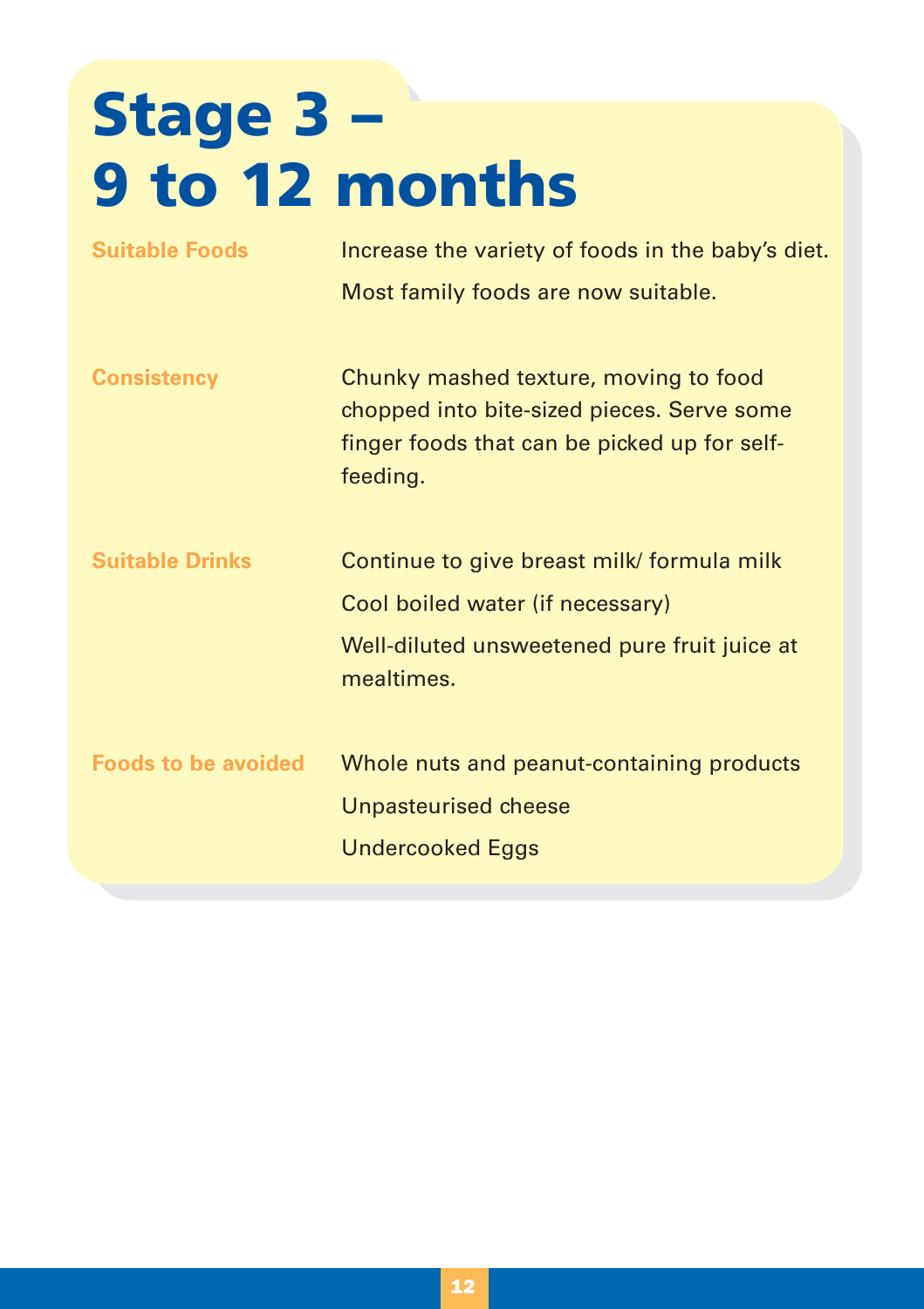

#### **Your baby's teeth:**

- **Sugary snacks such as sweet biscuits, chocolate or sweets will damage your baby's teeth.**
- **Frequent drinks of fruit juice, fruit drinks, squashes and fizzy drinks, between meals, will also cause tooth decay and erosion.**
- **Try to limit these to meal times; choose unsweetened varieties and dilute well. Milk and water (cooled boiled water, up to 1 year) are the most tooth-friendly drinks.**
- **Fruit juices should be unsweetened, well diluted (dilute 1 measure of pure juice to 4 or 5 measures of cooled boiled water) and only given in small amounts, at mealtimes, from a cup.**
- **Teeth should be cleaned gently from the time of their appearance, with a soft brush and water.**
- **Fluoride toothpaste is not suitable for children under 2 years of age. After two years, a pea-sized amount of toothpaste can be used.**

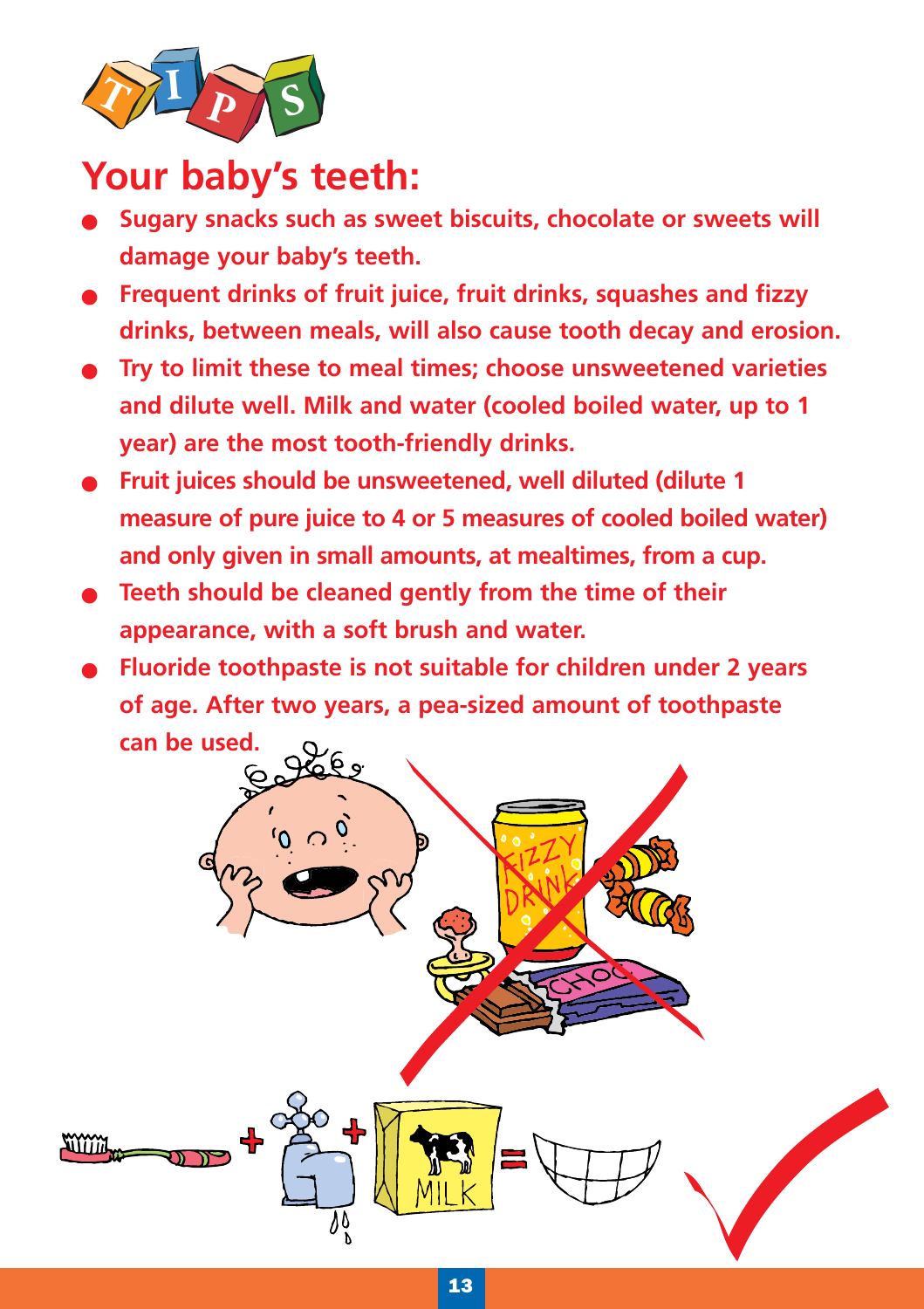### **From one year onwards**

- By one year, your baby should be able to eat most of the food eaten by the rest of the family.
- Encourage a wide variety of foods, tastes and textures.
- Regular small meals are advised. Some children may need snacks in between such as yogurts, fruit or bread.

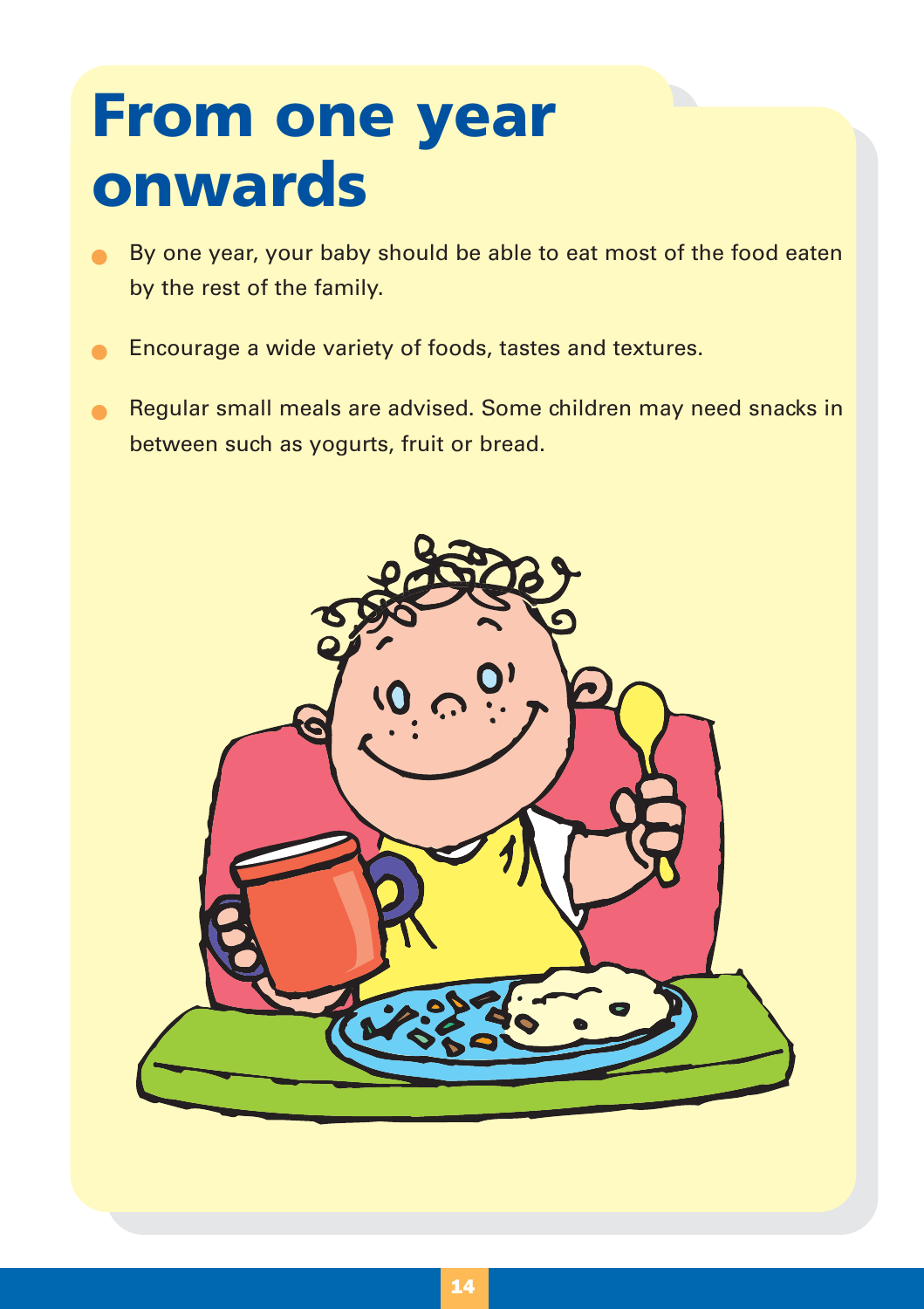- Children should be encouraged to have approximately one pint of whole cow's milk, per day. Drinking more than this can affect your child's appetite for food.
- **Combust** Low-fat milk should not be given before 2 years and skimmed milk before 5 years.
- **At this stage, all drinks should be from a feeding cup rather than** from a bottle.
- Avoid giving sweets, chocolate and other sugary food and drink. These harm the teeth, especially if taken frequently, and may replace more nutritious foods.
- Do not offer whole nuts until your child is at least 5 years old, because of the danger of choking.
- Remember, you are laying the foundations for a healthy eating pattern for life.
- Make meals a social occasion for all the family.
- Set a good example for your baby by eating healthy meals.

#### **Variety is important**

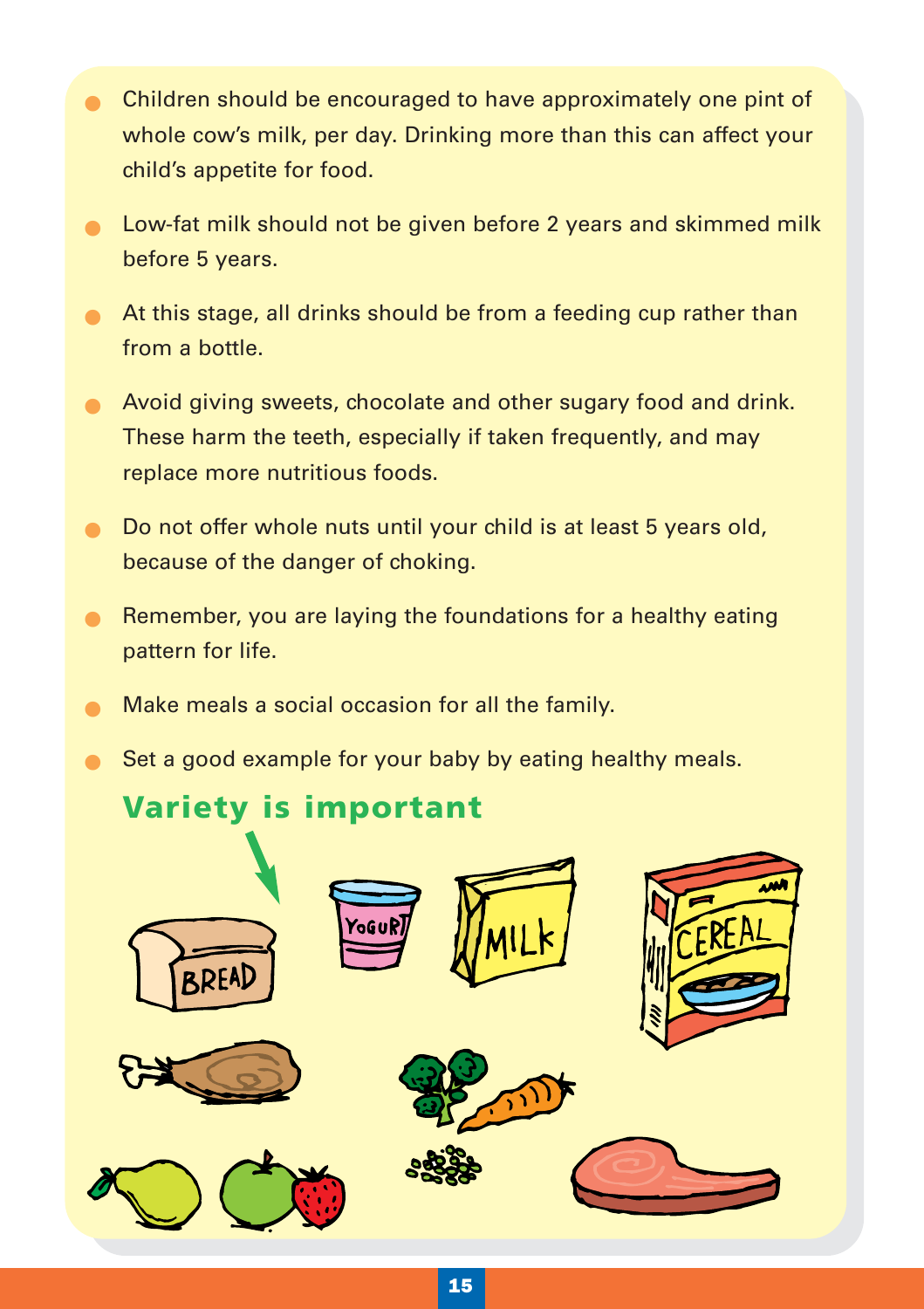### **Your Questions Answered**

#### **What should I do if my baby will not eat?**

Do not worry - babies like adults can have 'off days'. If food is refused, take the food away and give breast milk or formula milk. If the problem persists, contact your Public Health Nurse.

#### **Do babies need follow-on-formula milk?**

There should be no need for follow-on-formula milks, provided your baby has a nutritious diet with some iron-rich foods. Continue with breast/formula milk until 1 year.

#### **Is bottled water alright for babies?**

Not all bottled waters are suitable for babies. Some waters may have too much sodium present for young babies. Check this with your Public Health Nurse.

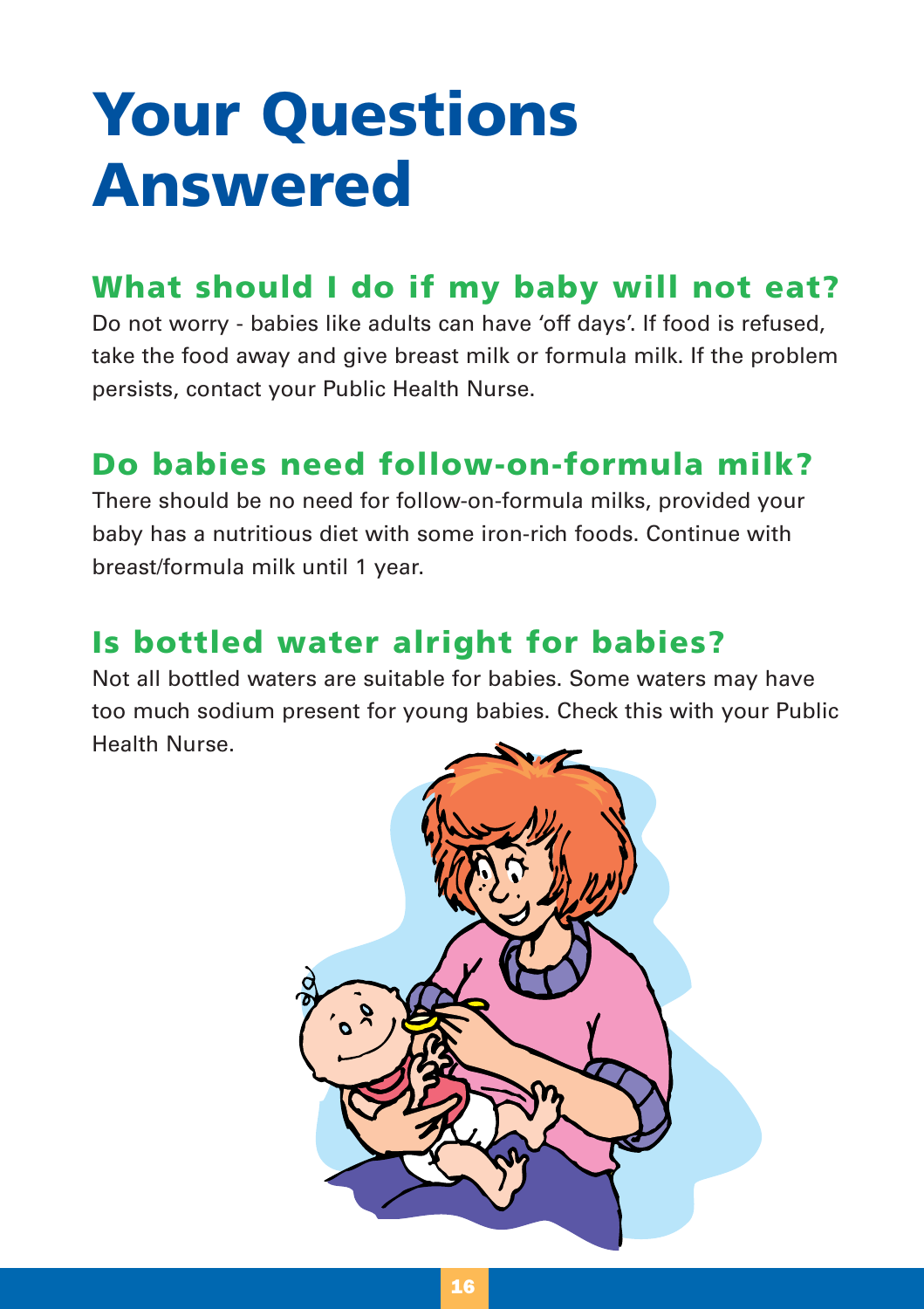#### **Does my baby need vitamin supplements?**

Healthy infants who are breastfed or fed formula milk do not usually require additional vitamins. A good mixed diet that includes a variety of foods will provide all the necessary vitamins. Some breastfed infants however, may require Vitamin D supplements. Discuss this with your Public Health Nurse or GP.

#### **I am worried about my baby's hard bowel motions. Are these normal?**

Bowel motions should be bulky and soft. To avoid constipation be sure to give your baby plenty to drink in addition to feeds. Cooled boiled water should be a regular drink for any baby.

Babies over 4 months should be given fruit and vegetable purées (see Stage 1, page 7); babies over six months should be offered fruit and vegetables in addition to foods recommended (see Stage 2, page 9) such as wholemeal bread and wholegrain cereals.

#### **Is it safe to microwave babyfoods?**

The use of microwave ovens for heating any foods for babies is not generally recommended, because of the dangers of uneven heating or 'hotspots' and the possibility of scalding a baby's mouth. If a microwave is used, the food must be thoroughly heated, left to stand for a few moments, mixed well and allowed to cool to feeding temperature.

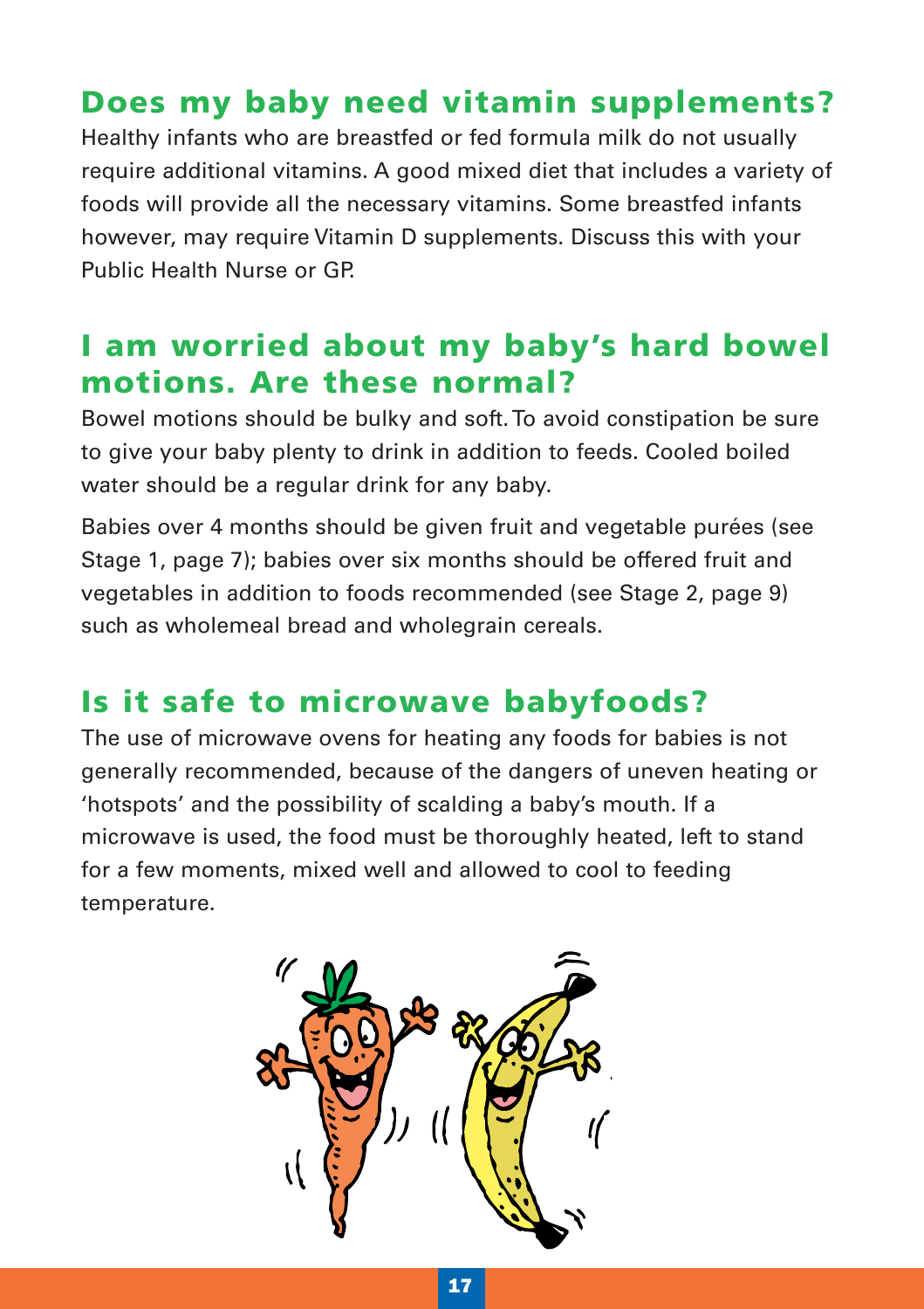### Recipes

#### **Apple & pear purée**

**2 large eating apples, peeled and chopped 2 ripe pears, peeled and chopped 4 tablespoons water**

Put the fruit and water in a small saucepan and bring to the boil. Cover and simmer for about 10 minutes, stirring occasionally. Purée the fruit in a blender or sieve. Peach, apricot & melon can also be

used.

Makes 5 portions. **Suitable from 4 months (stage 1)**

#### **Easy one pot chicken purée**

**Small parsnip, sliced 1 tsp oil 4oz chicken breast cut into chunks 3 medium potatoes, peeled & chopped 1 medium carrot, trimmed and sliced 1\_ <sup>2</sup> pint water**

Heat oil in the saucepan and sauté the parsnips until softened. Add the chicken breast and sauté for 3-4 minutes. Add the vegetables, pour over the water, bring to the boil & simmer, covered, for about 20 minutes or until the chicken is cooked through and the vegetables are tender. Purée in a blender until the desired consistency. You can also use lean beef or lamb, Makes 10 portions **Suitable from 4 months (stage 1)**

#### **Chicken delight**

**1oz butter/margarine 1 tablespoon plain flour 4oz milk 4oz cooked chicken 2 tablespoons (cooked) frozen vegetables 1 small mashed potato**

Melt the margarine/butter in a saucepan; stir in the flour and cook for two minutes. Gradually add the milk, stirring continuously. Bring to a gentle boil. Remove from the heat. Cut the chicken into small pieces and mash with the peas & potatoes. Stir into the white sauce. (Tinned tuna fish, salmon & white fish can also be used-be careful to remove even the very small bones from the fish and drain tinned fish). Makes 2 portions **Suitable from 6 months (stage 2)**

#### **Mince & cheese pasta**

**1 egg 8oz milk 2 tablespoons grated cheddar cheese 4oz cooked minced meat 1 cup cooked pasta (e.g macaroni)**

Cook mince well. Boil pasta. Beat egg. Add milk and cheese to egg. Mix well - a blender is ideal. Add cheese sauce to the pasta & minced meat. Pour into a lightly greased ovenproof container. Bake in a 350°F (180°C, Gas4) oven for about 30 minutes. Makes 3 portions

**Suitable from 6 months (stage 2)**